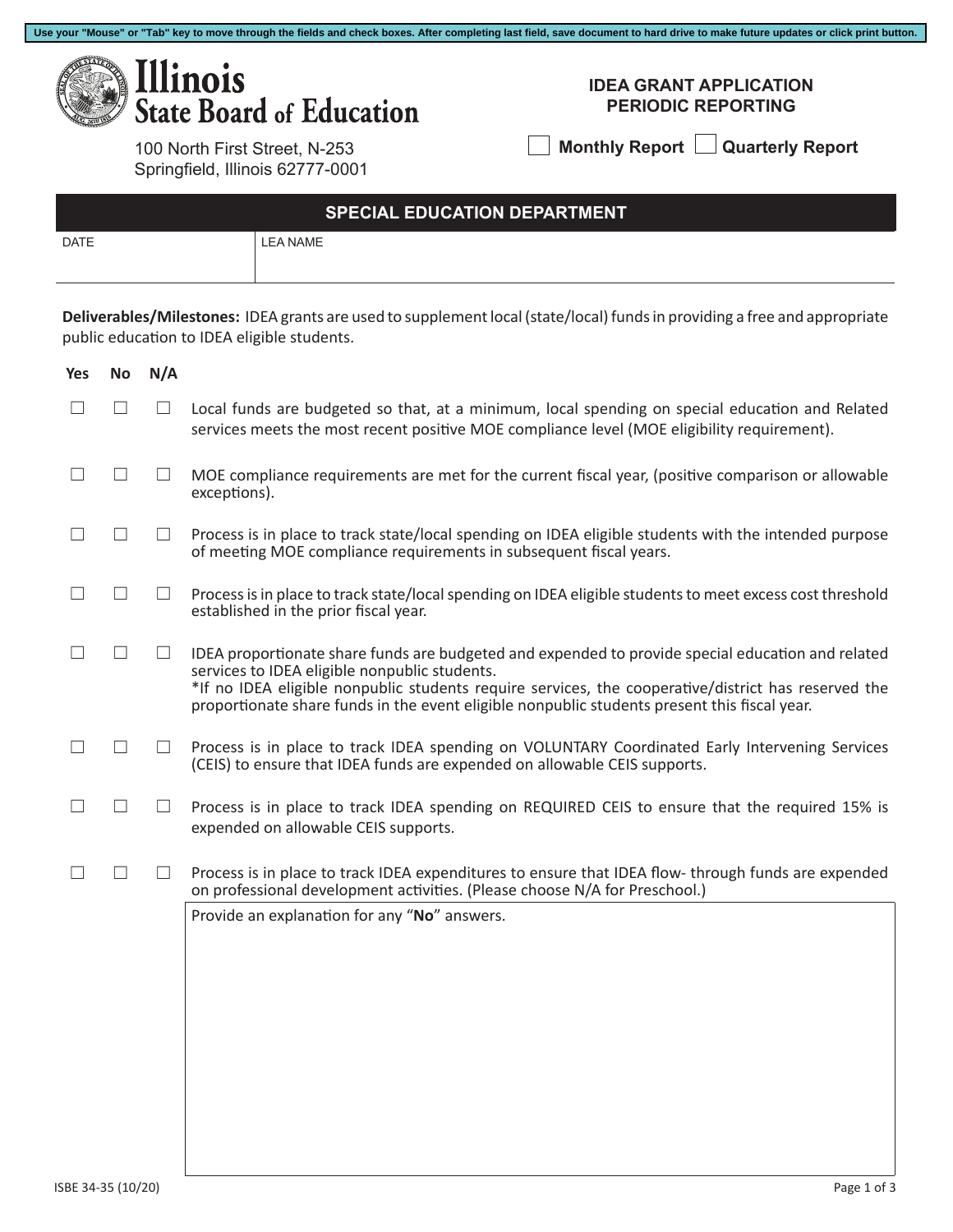**Performance Measures:** Practices, including audit reports, reflect that IDEA funds are used to supplement local (state/ local) funds in providing special education and related services in accordance with the State Performance Plan.Local education agencies (LEAs) track local spending on special education and related services to ensure that IDEA MOE compliance requirements and IDEA excess cost thresholds are met.

Select the grantee's current LEA Determination status:

- ☐ Not applicable grantee is a state run entity ☐ Needs Intervention (**provide explanation**)
- 

- 
- ☐ Meets Requirements ☐ Needs Substantial Intervention (**provide explanation**)
- ☐ Needs Assistance

Provide an explanation of steps taken to remediate the LEA Determination status.

Select the grantee's current IDEA MOE Compliance status:

- $\Box$  Not applicable grantee is a state run entity
- $\Box$  Met MOE for the current fiscal year, no additional documentation or explanation required
- ☐ MOE has not been met, grantee is working to resolve the negative comparison **(provide explanation)**
- □ Grantee has exhausted all efforts to resolve the negative MOE comparison and must make repayment to the federal government (**provide explanation**)

Provide an explanation of steps taken to meet IDEA MOE compliance requirements, including working with the ISBE MOE consultant.

Select the grantee's IDEA excess cost status for the current fiscal year:

- $\Box$  Not applicable
- $\Box$  Completion and submission is pending, e.g. waiting on initial December Child Count data.
- ☐ IDEA excess cost worksheet was completed and submitted to the IDEA grant coordinators with a **positive** comparison to the prior year's excess cost threshold
- ☐ IDEA excess cost worksheet was completed and submitted to the IDEA grant coordinators with a **negative** comparison to the prior year's excess cost threshold that will require repayment of federal funds with local funds (**provide explanation**)

Provide an explanation of steps taken to resolve the negative comparison, including working with an ISBE grant coordinator.